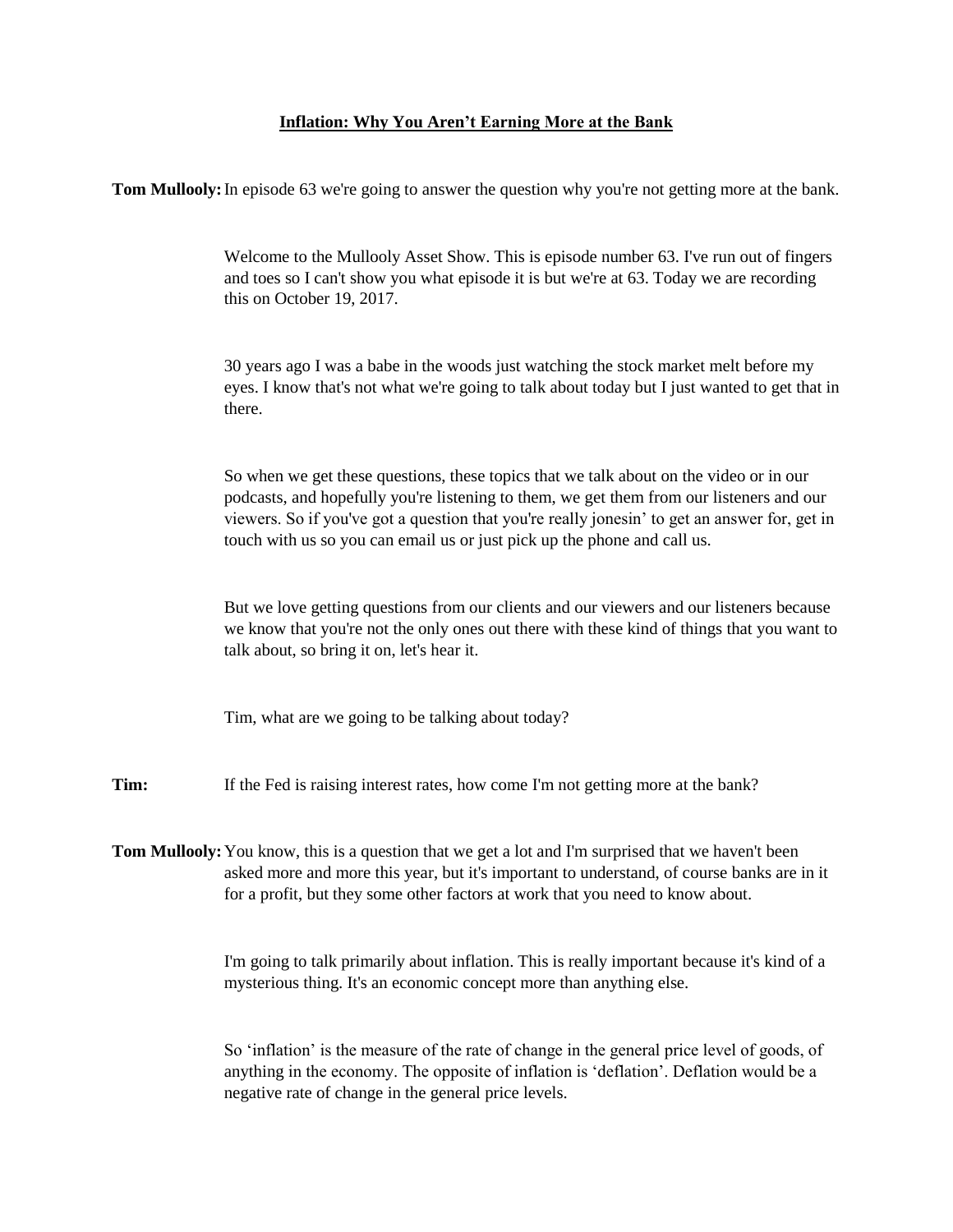Now, there's a third term that we need to know called 'disinflation' and disinflation is a, I guess the way to put it would be a decline in inflation rates. You still have inflation but you have less than you had in the past. So there's inflation, deflation and then disinflation.

So inflation affects the total output and it also affects economic efficiency. The higher the inflation rate, the higher you're going to see a change in relative prices. So how does the government measure, how does the Federal Reserve measure inflation?

The two main guides that they use are the CPI which is the Consumer Price Index and also GDP which is the Gross Domestic Product. They measure how much prices are rising and how much the economy is growing or shrinking, and then they can assess how much inflation is in the system.

Now, after 2008 the Fed Chairman at the time, Ben Bernanke, decided that the best course of action to get the economy moving again was to re-inflate the economy, or basically a way to bring inflation into the system almost artificially.

So they started this program of quantitative easing where, and we talked about this in a previous episode where if the Fed is buying bonds, they're actually taking bonds in. That means cash is going out of the Fed's balance sheet and the money is going back into the banks. So, by putting more cash into the system, their idea was to create more inflation.

Good idea. Sounded good on paper, hasn't really worked. Let's talk about this. So the original question that started this video was: Hey, the Fed's raising rates. How come I'm not making more money at the bank? That's a great question. Shouldn't that trickle down? The Fed's been raising rates all year. We should be seeing higher rates on CDs but we're not. So what's going on with this?

One of the things that I used to show clients is if you are looking for a CD and say, let's go back 20 years and the CD was paying 8% interest. I'm going to bet without even looking at a newspaper that inflation on a one-year CD if the interest rates 8%, inflation's going to be 6 1/2, maybe 7%. Because your net real rate of return on a one-year CD should be under 2%. It should be 1 1/2, it should be 1%. It should be a really low number.

One day my Dad came home in 1979 and he showed me a certificate from Marine Midland Bank, not around anymore, and he had a 20% CD for the next three months. Can you imagine 20% CD? It's too bad it was only good for three months. It was only good